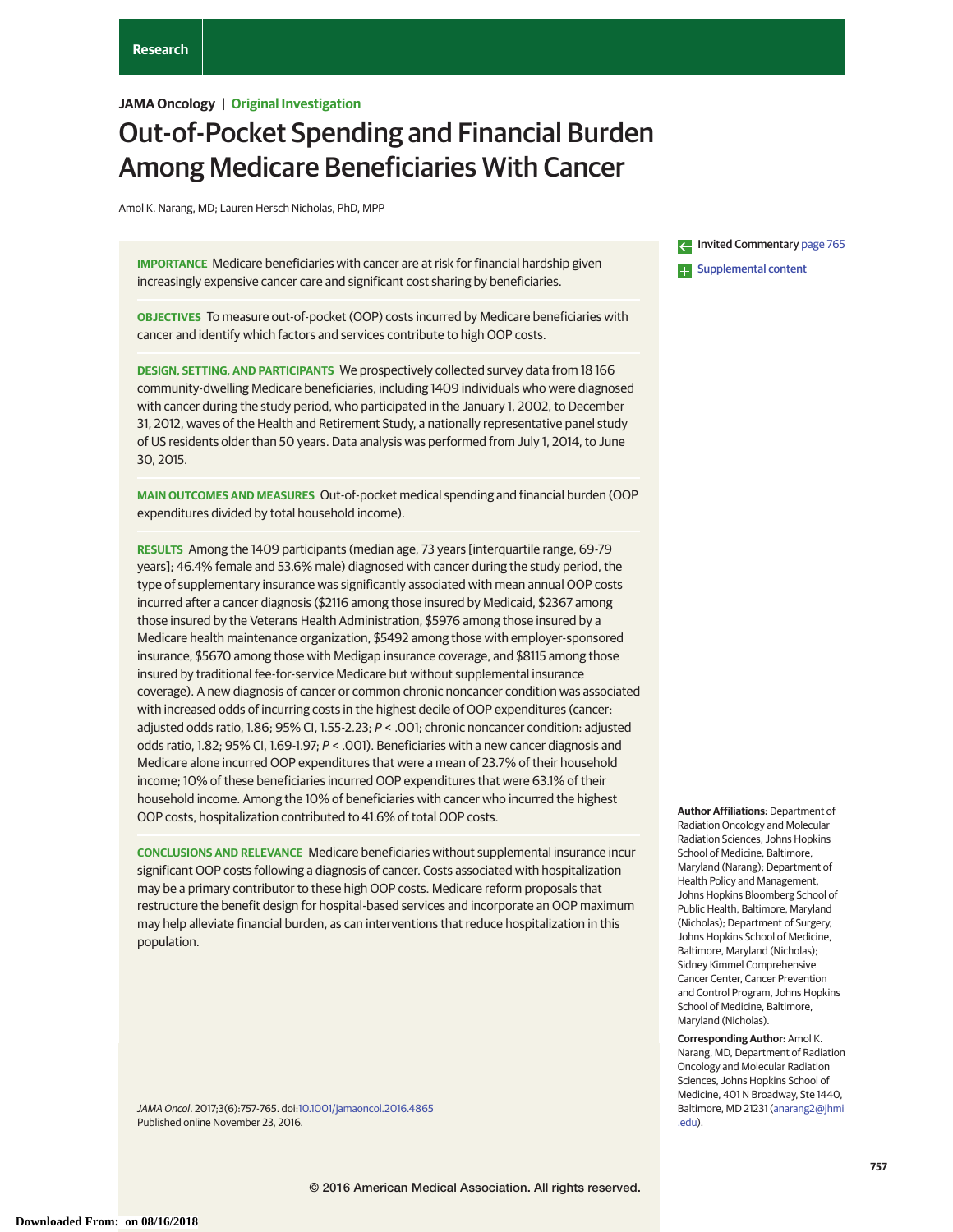mong the 5 health conditions that contribute most to health care costs in the United States, per-person direct medical expenditures on cancer are the highest.<sup>1</sup> Moreover, annual direct medical expenditures on cancer are projected to increase by nearly 40% from 2010 to 2020, largely owing to a combination of changing demographics, increased use of services, and expensive new treatments.<sup>2</sup> As most new cancers and cancer-associated deaths occur in adults older than 65 years, much of this cost burden will be borne by Medicare, the federal health insurance program for the elderly and disabled.<sup>3</sup>

However, traditional Medicare also requires considerable cost sharing from its beneficiaries and does not include an outof-pocket (OOP) maximum.<sup>4</sup> Although supplemental coverage through Medigap, employer-sponsored insurance, or Medicaid can minimize OOP costs, considerable heterogeneity exists in the design of benefits, placing seniors at variable financial risk. Medicare beneficiaries who obtain their benefits through a health maintenance organization (HMO) face similar variation in the design of benefits.<sup>4</sup> Moreover, more than 4 million Medicare beneficiaries lack supplemental insurance altogether and may be particularly vulnerable following a major diagnosis, such as cancer.<sup>4</sup> Indeed, reports have increasingly documented the adverse consequences of cancer on patients' financial well-being, including depleted savings and even bankruptcy.<sup>5-7</sup> Financial distress may also discourage use of effective services, including poor adherence to key anticancer therapies.<sup>6-13</sup> Protecting patients against the "financial toxicity" of cancer has therefore become a central objective of the oncology community.<sup>14-19</sup>

Ensuring the financial security of elderly patients with cancer requires an understanding of which patients experience high OOP costs and what services contribute to these costs. Prior work on this subject has been limited by older data and exclusion of Medicare beneficiaries who receive their benefits through an HMO, which now represents 30% of Medicare beneficiaries.<sup>20-22</sup> In addition, there is limited information on the service categories that contribute to high OOP costs, and existing comparisons of OOP costs across disease types have included patients in a nursing home, whose high longterm care costs dwarf other cost categories.<sup>23</sup>

We address these gaps by characterizing the distribution of OOP costs incurred by a nationally representative cohort of community-dwelling Medicare beneficiaries. We also examine the variation in OOP costs based on types of supplemental insurance. Finally, we explore which services were primarily responsible for imposing significant financial burden on the beneficiaries who incurred the highest OOP costs.

## Methods

#### Study Population

We analyzed survey data from the July 1, 2002, to December 31, 2012, waves of the Health and Retirement Study (HRS), a nationally representative, longitudinal panel study of US residents older than 50 years. $24$  The HRS is designed to collect detailed health, demographic, and financial information **Questions** What are the out-of-pocket (OOP) costs incurred by Medicare beneficiaries with cancer, and what factors and services drive these high OOP costs?

**Findings** In this nationally representative panel study, Medicare beneficiaries with a new cancer diagnosis were vulnerable to high OOP costs depending on their supplemental insurance: beneficiaries without supplemental insurance incurred OOP expenditures that were a mean of 23.7% of their household income, with 10% incurring OOP costs that were 63.1% of their household income. Hospitalizations were a primary driver of these high OOP costs.

**Meaning** Elderly patients with cancer need improved protection against costly hospitalizations.

from its participants and includes data on their OOP medical expenditures.<sup>25</sup> Approximately 20 000 participants are interviewed biennially, with response rates of more than 85% during the study period.<sup>26</sup> Oral informed consent is obtained from participants as part of the HRS process. Our study was approved by the Johns Hopkins Hospital Institutional Review Board.

The population included community-dwelling HRS participants older than 65 years who were enrolled in either feefor-service Medicare or obtained Medicare benefits through an HMO. Nursing home residents were excluded given their distinct patterns of resource use compared with communitydwelling Medicare beneficiaries.27 Participants with a new diagnosis of cancer were identified based on their first affirmative response to the following question: "Has a doctor ever told you that you have cancer or a malignant tumor, excluding minor skin cancer?" The reported date of diagnosis was also crossreferenced with survey administration dates to confirm the interval in which a cancer diagnosis was made. Subsequent surveys from patients newly diagnosed with cancer were excluded from the analysis except for the HRS exit interview, which was used to analyze the cost of end-of-life care. In addition, we used similar survey items to identify patients who were diagnosed with 1 of the 5 most common nonaccidental causes of mortality in the United States (ie, heart disease, lung disease, stroke, dementia, and type 1 or 2 diabetes).<sup>28</sup>

#### OOP Expenditures

Our primary outcome of interest was the level of OOP expenditures incurred by HRS participants between survey administrations. Since 2002, the HRS has collected detailed data on OOP expenditures using the following cost categories: inpatient hospitalization, nursing home, clinic visits with a physician, dental care, outpatient surgery, prescription drugs, home health care, and other health services.More important, the HRS did not provide respondents with explicit instructions on the assignment to a specific cost category of radiation services, chemotherapy, or oral targeted anticancer agents.

For each cost category other than prescription drugs, HRS participants are asked, "About how much did you pay out of pocket for XX [since the last interview or in the last 2 years]?"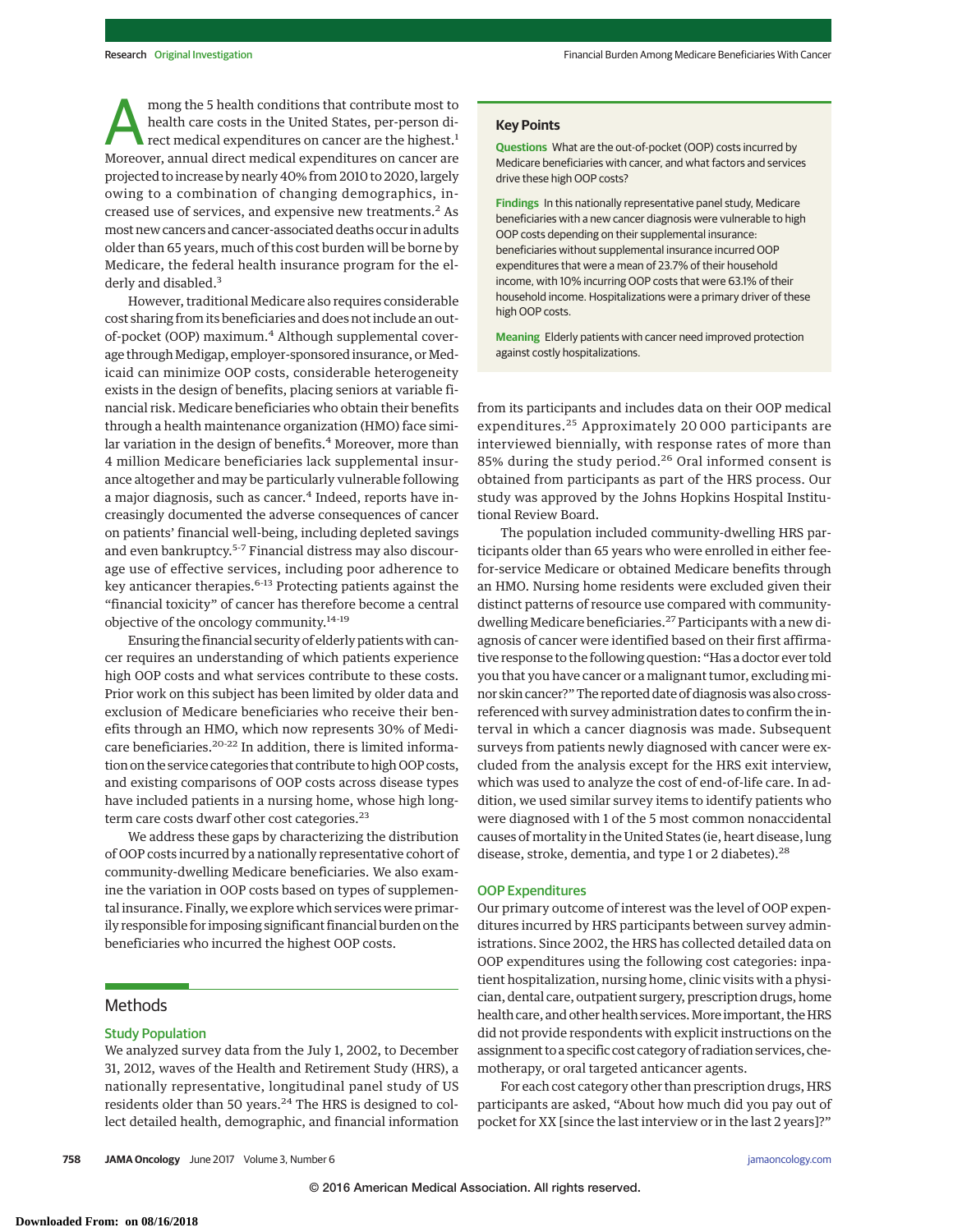For prescription drugs, participants are asked about OOP expenditures in the month prior to the interview. Median time between surveys was 2.0 years (interquartile range, 1.8-2.4 years). Out-of-pocket expenditures were normalized to an annual scale, and values were adjusted to 2012 dollars.<sup>29</sup>

The HRS uses an innovative method of random entry bracketing, in which nonrespondents sequentially refine an estimated range of OOP expenditures (eAppendix in the [Supple](http://jama.jamanetwork.com/article.aspx?doi=10.1001/jamaoncol.2016.4865&utm_campaign=articlePDF%26utm_medium=articlePDFlink%26utm_source=articlePDF%26utm_content=jamaoncol.2016.4865)[ment\)](http://jama.jamanetwork.com/article.aspx?doi=10.1001/jamaoncol.2016.4865&utm_campaign=articlePDF%26utm_medium=articlePDFlink%26utm_source=articlePDF%26utm_content=jamaoncol.2016.4865). For participants reporting expenditures within a bracketed range, exact OOP expenditure values were imputed using a method developed by the RAND Corporation, as described elsewhere.<sup>30</sup> Although 12 668 of the 61 339 responses (20.7%) that were provided with respect to OOP expenditures were not exact amounts, the bracketing approach minimized complete nonresponse to any item to less than 5%.<sup>31</sup>

#### Income, Wealth, and Supplemental Insurance

Indexing OOP expenditures to financial well-being may allow for a better estimate of financial distress. We calculated financial burden as OOP expenditures divided by total household income.32,33 The HRS collects comprehensive data on household income and household wealth (eAppendix in the [Supple](http://jama.jamanetwork.com/article.aspx?doi=10.1001/jamaoncol.2016.4865&utm_campaign=articlePDF%26utm_medium=articlePDFlink%26utm_source=articlePDF%26utm_content=jamaoncol.2016.4865)[ment\)](http://jama.jamanetwork.com/article.aspx?doi=10.1001/jamaoncol.2016.4865&utm_campaign=articlePDF%26utm_medium=articlePDFlink%26utm_source=articlePDF%26utm_content=jamaoncol.2016.4865). Components of household income and wealth were summed for both the participant and spouse, if present. All income and wealth measures are reported in 2012 dollars.<sup>29</sup>

To examine the association between participants' OOP expenditures and insurance arrangements, participants were classified into 1 of 6 mutually exclusive insurance categories, which included 5 types of supplemental insurance arrangements for patients enrolled in fee-for-service Medicare, as well as a category for patients in a Medicare HMO. In order of an expectation of increased cost sharing, these insurance categories included Medicaid; Veterans Health Administration; Medicare HMO; employer-sponsored insurance, including retiree and spousal coverage; Medigap; and none.<sup>34</sup> A simplified classification schema was also used in which the Medicaid and Veterans Health Administration categorieswere combined into the category of public supplemental insurance, and the employersponsored and Medigap categories were consolidated into private supplemental insurance.

#### Statistical Analysis

Data analysis was performed from July 1, 2014, to June 30, 2015. Baseline sociodemographic and health-associated characteristics were compared between patients with and without cancer using a 2-sample *t* test and  $\chi^2$  test for continuous and categorical variables, respectively. A multivariable generalized linear model was constructed to assess mean OOP expenditures using a log link function and gamma family distribution. Multivariable quantile regression was performed to assess the median and 90th percentile of OOP expenditures. Multivariable logistic regression was also performed to determine which factors were associated with incurring costs in the highest decile of OOP expenditures. Models were adjusted for age, sex, race/ethnicity, educational level, marital status, geographic region, self-reported health, comorbidity, smoking status, wealth quartile, and type of supplemental insurance. In addition, we accounted for potential

correlation within participant responses from multiple survey waves by clustering standard errors by participants' unique identification number.

Out-of-pocket expenditures for HRS participants with cancer were compared with OOP expenditures among participants with other common disease types that contribute tomortality in the United States.<sup>28</sup> Comparisons were repeated within patient subsets that were defined by type of supplemental insurance. A similar method was used for analyzing financial burden. In addition, the relative contribution of each OOP cost category to total OOP costs was examined.

The HRS selects its participants using a complex, multistage, area probability sampling design.<sup>35</sup> Because the HRS oversamples African Americans and Hispanics, sampling weights are created such that the weighted HRS sample is representative of community-dwelling US households. We accounted for the complex sampling design by applying respondent-level sampling weights in all calculations.

Throughout the analysis, 2-sided significance testing was used, and *P* = .05 was considered statistically significant. All statistical analyses were performed with Stata/IC software, version 10.0 (StataCorp).

## **Results**

A total of 18 166 community-dwelling US residents older than 65 years participated in the HRS between 2002 and 2012 and were enrolled in fee-for-service Medicare or received Medicare benefits through an HMO. Participants completed amedian of 3 survey waves (range, 1-6) and produced 61 339 observations.

During the study period, 1409 participants (7.8%) were newly diagnosed with cancer (Table 1). Median time from cancer diagnosis to survey completion was 1.2 years (interquartile range, 0.8-1.6 years). Compared with patients who did not have cancer, HRS participants who were newly diagnosed with cancer were more likely to be male (53.6% vs 43.4%; *P* < .001), white (90.5% vs 87.9%; *P* = .001), non-Hispanic (96.1% vs 93.2%; *P* < .001), married (63.2% vs 59.2%; *P* = .01), and report higher self-assessed health status (good to excellent health, 76.2% vs 61.4%; *P* < .001) despite more frequently indicating a history of heart (32.8% vs 30.1%; *P* = .05) or lung (14.9% vs 10.9%; *P* < .001) disease. Although patients with cancer generally belonged to higher wealth (third and fourth quartiles, 57.0% vs 48.8%; *P* = .001) and income quartiles (third and fourth quartiles, 53.6% vs 49.1%;*P* = .002), substantial heterogeneity in wealth and income was present. Patients with cancer who were in lower wealth and income quartiles more commonly had Medicaid coverage or lacked supplemental insurance and less commonly had employer-sponsored or Medigap supplemental insurance (*P* < .001 for all; eTable 1 in the [Supplement\)](http://jama.jamanetwork.com/article.aspx?doi=10.1001/jamaoncol.2016.4865&utm_campaign=articlePDF%26utm_medium=articlePDFlink%26utm_source=articlePDF%26utm_content=jamaoncol.2016.4865) compared with patients with cancer who were in higher wealth and income quartiles.

Mean annual OOP expenditures was \$3737 and financial burden was 11.4% for all HRS participants. The distributions of OOP expenditures and financial burden were rightskewed: at the 90th percentile, annual OOP expenditures were \$8078 and financial burden was 29.6%. A new diagnosis of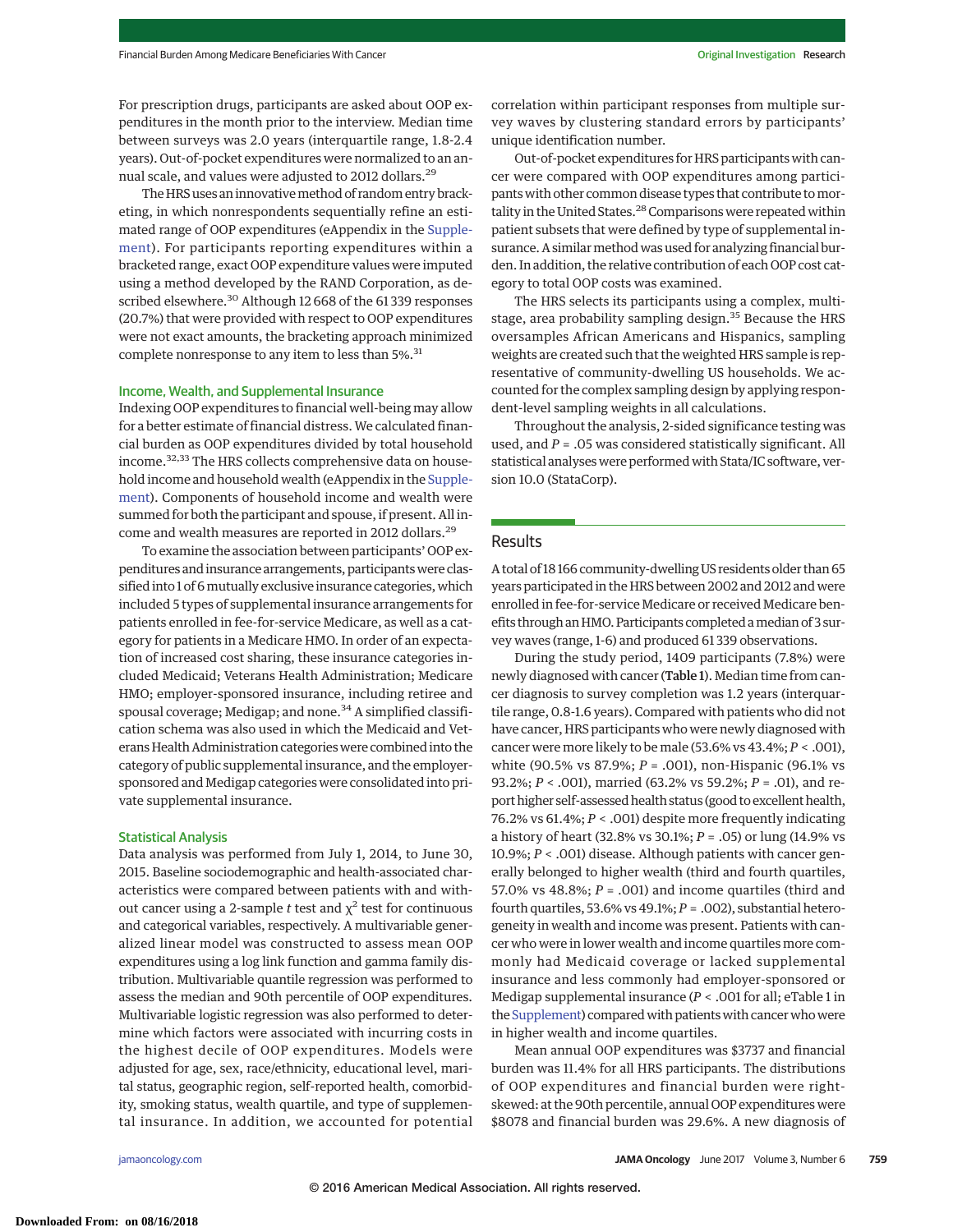#### Table 1. Participant Characteristics

|                                | Valueb                            |                                               |         |  |
|--------------------------------|-----------------------------------|-----------------------------------------------|---------|--|
| Characteristic <sup>a</sup>    | <b>No Cancer</b><br>$(n = 16757)$ | <b>Newly Diagnosed Cancer</b><br>$(n = 1409)$ | P Value |  |
| Age, median (IQR), y           | 73 (69-80)                        | 73 (69-79)                                    | .14     |  |
| Female                         | 9484 (56.6)                       | 654 (46.4)                                    | < .001  |  |
| Race                           |                                   |                                               |         |  |
| White                          | 14730 (87.9)                      | 1275 (90.5)                                   |         |  |
| <b>Black</b>                   | 1441 (8.6)                        | 110 (7.8)                                     | .001    |  |
| Other                          | 586 (3.5)                         | 24(1.7)                                       |         |  |
| Hispanic ethnicity             | 1139 (6.8)                        | 55 (3.9)                                      | < .001  |  |
| Marital status                 |                                   |                                               |         |  |
| <b>Married</b>                 | 9920 (59.2)                       | 891 (63.3)                                    |         |  |
| Separated or divorced          | 1659(9.9)                         | 154 (10.9)                                    | .01     |  |
| Widowed                        | 4608 (27.5)                       | 333 (23.7)                                    |         |  |
| Single                         | 570 (3.4)                         | 31(2.2)                                       |         |  |
| Self-reported health           |                                   |                                               |         |  |
| Poor                           | 1509(9.0)                         | 52(3.7)                                       | < .001  |  |
| Fair                           | 4951 (29.5)                       | 285 (20.2)                                    |         |  |
| Good                           | 5588 (33.3)                       | 440 (31.3)                                    |         |  |
| Very good                      | 3402 (20.3)                       | 363 (25.8)                                    |         |  |
| Excellent                      | 1307 (7.8)                        | 269 (19.1)                                    |         |  |
| Comorbidity                    |                                   |                                               |         |  |
| Lung disease                   | 1827 (10.9)                       | 210 (14.9)                                    | < .001  |  |
| Heart disease                  | 5044 (30.1)                       | 462 (32.8)                                    | .05     |  |
| Wealth quartile <sup>c</sup>   |                                   |                                               |         |  |
| First                          | 4323 (25.8)                       | 245 (17.4)                                    | .001    |  |
| Second                         | 4256 (25.4)                       | 361 (25.6)                                    |         |  |
| Third                          | 4140 (24.7)                       | 382 (27.1)                                    |         |  |
| Fourth                         | 4038 (24.1)                       | 421 (29.8)                                    |         |  |
| Income quartile <sup>d</sup>   |                                   |                                               |         |  |
| First                          | 4290 (25.6)                       | 262 (18.6)                                    |         |  |
| Second                         | 4240 (25.3)                       | 392 (27.8)                                    | .002    |  |
| Third                          | 4138 (24.7)                       | 369 (26.2)                                    |         |  |
| Fourth                         | 4089 (24.4)                       | 386 (27.4)                                    |         |  |
| Supplemental insurance         |                                   |                                               |         |  |
| Medicaid                       | 1441 (8.6)                        | 111(7.9)                                      | .004    |  |
| Veterans Health Administration | 1005(6.0)                         | 116 (8.2)                                     |         |  |
| <b>Medicare HMO</b>            | 3301 (19.7)                       | 251 (17.8)                                    |         |  |
| Employer-sponsored             | 4709 (28.1)                       | 391 (27.8)                                    |         |  |
| Medigap                        | 3754 (22.4)                       | 353 (25.1)                                    |         |  |
| None                           | 2547 (15.2)                       | 187 (13.3)                                    |         |  |

Abbreviations: IQR, interquartile range; HMO, health maintenance organization.

<sup>a</sup> Some variables in the multivariable model are not listed here owing to table length, namely, geographic region, educational level, multiple comorbidities (hypertension, stroke, arthritis, psychiatric illness, and type 1 or 2 diabetes), and smoking status. No differences were seen in these variables between participants with and without cancer.

- **b** Data are presented as number (percentage) of participants unless otherwise indicated.
- <sup>c</sup> Wealth quartiles: first, <\$89 581; second, \$89 582-\$256 293; third, \$256 294-\$638 926; fourth, >\$638 926.

<sup>d</sup> Income quartiles: first, <\$22 380; second, \$22 381-\$37 198; third, \$37 199-\$64 579; fourth, >\$64 579.

cancer or common chronic noncancer condition was associated with increased odds of incurring costs in the highest decile of OOP expenditures (cancer: adjusted odds ratio [AOR], 1.86; 95% CI, 1.55-2.23;*P* < .001; chronic noncancer condition: AOR, 1.82; 95% CI, 1.69-1.97;*P* < .001) (Table 2) compared with other HRS participants. Likewise, HRS participants with private supplemental insurance, without supplemental insurance, or who obtained Medicare benefits through an HMO all had increased odds of incurring costs that were in the highest decile of OOP expenditures compared with participants with Medicaid or Veterans Health Administration coverage (Medicare HMO: AOR, 1.80; 95% CI, 1.55-2.08; *P* < .001; private supplemental: AOR, 2.38; 95% CI, 2.09-2.71;*P* < .001; and none: AOR, 2.86; 95% CI, 2.48-3.29; *P* < .001). Similar associations were seen with financial burden (Table 2).

Adjusted OOP expenditures for HRS participants newly diagnosed with cancer were compared with adjusted OOP expenditures for HRS participants newly diagnosed with common chronic noncancer conditions that contribute to mortality (eTable 2 in the [Supplement\)](http://jama.jamanetwork.com/article.aspx?doi=10.1001/jamaoncol.2016.4865&utm_campaign=articlePDF%26utm_medium=articlePDFlink%26utm_source=articlePDF%26utm_content=jamaoncol.2016.4865). Although mean OOP expenditures were similar between disease types for the overall cohort, mean OOP expenditures in participants lacking supplemental insurance were significantly higher for cancer than for other disease types.

All participants newly diagnosed with cancer experienced significantly higher mean annual OOP expenditures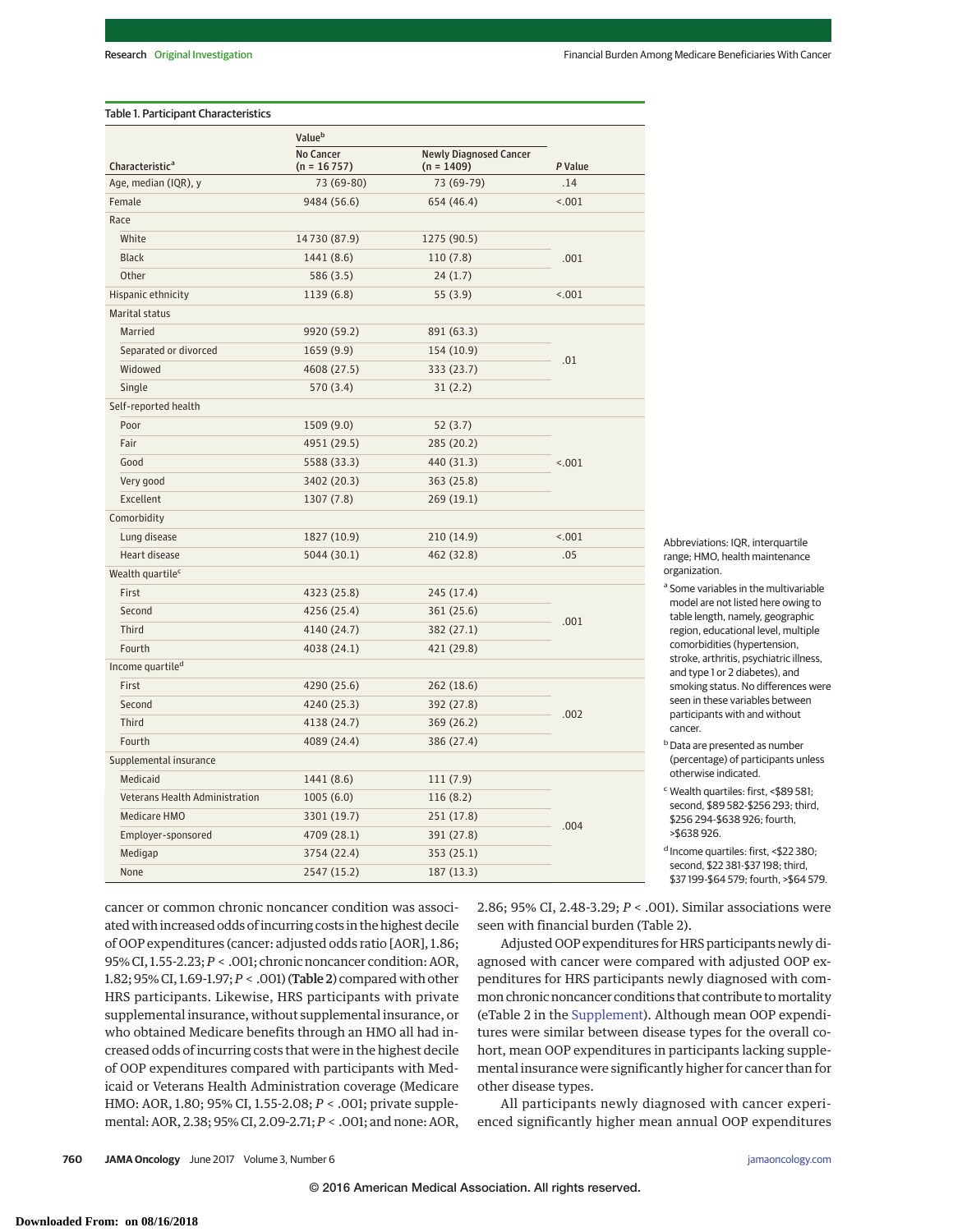Table 2. Variables Associated With High Out-of-Pocket Expenditures and Financial Burden

|                                                      | Adjusted Odds Ratio (95% CI)    |         |                              |           |  |  |
|------------------------------------------------------|---------------------------------|---------|------------------------------|-----------|--|--|
|                                                      | <b>High Out-of-Pocket</b>       |         |                              |           |  |  |
| Variable                                             | <b>Expenditures<sup>a</sup></b> | P Value | <b>High Financial Burden</b> | P Value   |  |  |
| Age, y [reference, <70]                              |                                 |         |                              |           |  |  |
| 70-80                                                | $0.98(0.90-1.06)$               | .55     | $1.11(1.02-1.21)$            | .02       |  |  |
| >80                                                  | $1.16(1.05-1.29)$               | .004    | $1.41(1.27-1.56)$            | < .001    |  |  |
| Sex [reference, male]                                |                                 |         |                              |           |  |  |
| Female                                               | $1.12(1.04-1.21)$               | .004    | $1.30(1.20-1.42)$            | < 0.01    |  |  |
| Race [reference, white]                              |                                 |         |                              |           |  |  |
| <b>Black</b>                                         | $0.92(0.81 - 1.03)$             | .15     | $1.25(1.12-1.39)$            | 1001      |  |  |
| Other                                                | $0.78(0.61 - 1.01)$             | .06     | $0.90(0.72 - 1.11)$          | .33       |  |  |
| Hispanic ethnicity [reference, no]                   |                                 |         |                              |           |  |  |
| Yes                                                  | $0.81(0.68-0.96)$               | .02     | $1.19(1.02 - 1.37)$          | .02       |  |  |
| Educational level [reference, less than high school] |                                 |         |                              |           |  |  |
| High school graduate                                 | $1.00(0.90-1.11)$               | .99     | $0.74(0.68-0.82)$            | < .001    |  |  |
| Some college                                         | $1.17(1.03-1.32)$               | .01     | $0.70(0.62 - 0.79)$          | < 0.01    |  |  |
| College graduate                                     | $1.34(1.18-1.52)$               | 0.001   | $0.58(0.51-0.65)$            | < .001    |  |  |
| Marital status [reference, married]                  |                                 |         |                              |           |  |  |
| Separated or divorced                                | $0.86(0.75-1.00)$               | .05     | $2.51(2.23-2.84)$            | < .001    |  |  |
| Widowed                                              | $0.90(0.82 - 0.98)$             | .02     | $2.20(2.02 - 2.40)$          | 1001      |  |  |
| Single                                               | $0.77(0.59-1.00)$               | .05     | $2.35(1.87 - 2.96)$          | < 0.01    |  |  |
| Wealth quartile [reference, first] <sup>b</sup>      |                                 |         |                              |           |  |  |
| Second                                               | $0.96(0.87 - 1.07)$             | .49     | <b>NA</b>                    | <b>NA</b> |  |  |
| Third                                                | $0.98(0.88 - 1.10)$             | .79     | <b>NA</b>                    | <b>NA</b> |  |  |
| Fourth                                               | $1.17(1.04-1.32)$               | .008    | <b>NA</b>                    | <b>NA</b> |  |  |
| Type of supplemental insurance [reference, public]   |                                 |         |                              |           |  |  |
| <b>Medicare HMO</b>                                  | $1.80(1.55 - 2.08)$             | < .001  | $1.80(1.57-2.05)$            | < .001    |  |  |
| Private                                              | $2.38(2.09-2.71)$               | < .001  | $1.82(1.62 - 2.05)$          | 1001      |  |  |
| None                                                 | $2.86(2.48-3.29)$               | < 0.01  | $2.91(2.57 - 3.29)$          | < 0.01    |  |  |
| Disease [reference, none]                            |                                 |         |                              |           |  |  |
| Cancer                                               | $1.86(1.55 - 2.23)$             | < .001  | $1.47(1.20-1.79)$            | < 0.01    |  |  |
| Noncancer condition <sup>c</sup>                     | $1.82(1.69-1.97)$               | < .001  | $1.69(1.57-1.83)$            | < .001    |  |  |

Table 3. Adjusted Level of OOP Expenditures and Financial Burden in Patients With Newly Diagnosed Cancer Characteristic Mean Median 90th Percentile

Medicaid [reference] 2116 1123 7860 Veterans Health Administration 2367<sup>b</sup> 1265<sup>b</sup> 8008 Medicare HMO 5976b 3052b 3052b 10 761 Employer-sponsored insurance 5492<sup>b</sup> 2663<sup>c</sup> 2663<sup>c</sup> 11 437 Medigap  $5670<sup>b</sup>$  3122<sup>b</sup> 11 755 None  $8115^{\rm b}$   $3743^{\rm b}$   $17866^{\rm c}$ 

Medicaid [reference] 2.5 2.2 24.3 Veterans Health Administration 5.4<sup>e</sup> 5.4<sup>e</sup> 3.8 27.8 Medicare HMO  $13.2^e$   $8.0^b$   $35.7$ Employer-sponsored insurance  $12.6^e$  6.3<sup>c</sup> 6.3<sup>c</sup> 37.2 Medigap  $14.1^{\circ}$   $8.0^{\circ}$  38.8 None 23.7<sup>b</sup> 11.3<sup>b</sup> 63.1<sup>c</sup>

Abbreviations: HMO, health maintenance organization; NA, not applicable.

<sup>a</sup> Values represent estimates from multivariable logistic regression. The regression model is adjusted for age, sex, race/ethnicity, educational level, marital status, geographic region, self-assessed health, comorbidities, smoking status, baseline wealth quartile (only for out-of-pocket expenditures), and survey wave. Results for geographic region are not displayed owing to table length. High out-of-pocket expenditures and financial burden refer to participants with out-of-pocket expenditures and financial burden in the highest decile of the distribution of out-of-pocket expenditures and financial burden, respectively.

bWealth was not included as a covariate in logistic regression examining financial burden.

<sup>c</sup> Heart disease, dementia, stroke, type 1 or 2 diabetes, or lung disease.

Abbreviations: HMO, health maintenance organization; OOP, out-of-pocket.

<sup>a</sup> Values represent estimates from multivariable generalized linear regression or quantile regression models. Regression models were adjusted for age, sex, race/ethnicity, educational level, marital status, geographic region, self-assessed health, comorbidities, smoking status, baseline wealth quartile (only for OOP expenditures), and survey wave.  $b$   $P$  < .001.

 $d$  Financial burden =  $OOP$ expenditures/total household income.  $e p_c n5$ 

following the diagnosis compared with patients with Medicaid coverage (Medicaid, \$2116; Veterans Health Administration, \$2367; Medicare HMO, \$5976; employer-sponsored insurance, \$5492; Medigap, \$5670; and none, \$8115; *P* < .001 for all) (Table 3). Notably, patients without supplemental insurance experienced the highest mean annual OOP expenditures despite having less income and wealth than patients with all other insurance arrangements except for patients with

OOP expenditures, \$<sup>a</sup>

Financial burden, %<sup>d</sup>

 $c$   $P < .01$ .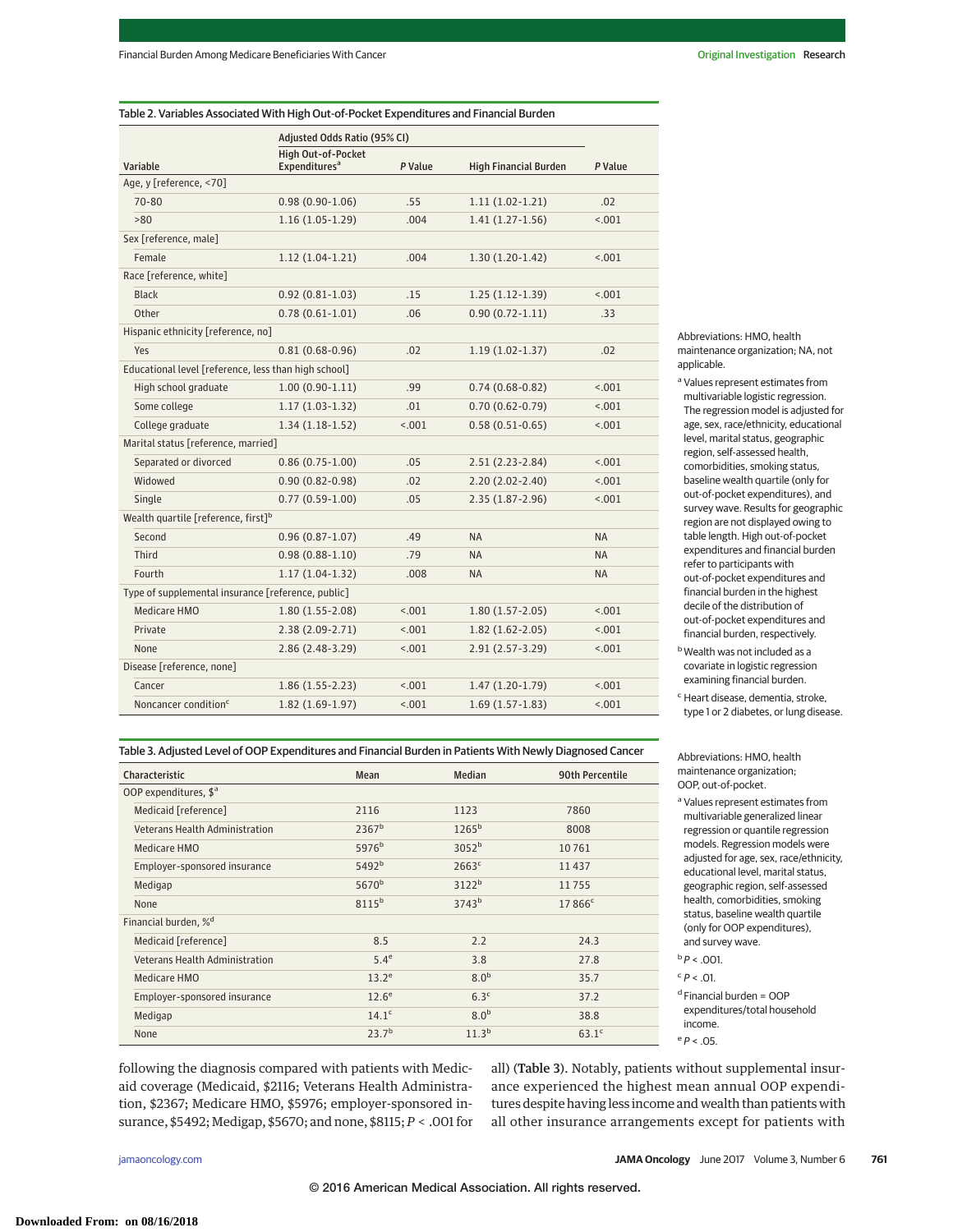

Figure. Mean Out-of-Pocket (OOP) Costs for Individual Cost Categories Among Patients Newly Diagnosed With Cancer



Medicaid coverage. Similarly, patients without supplemental insurance experienced the greatest financial burden, spending a mean of 23.7% of their total annual household income on OOP expenditures (Table 3). At the 90th percentile, patients lacking supplemental insurance spent 63.1% of their total annual household income on OOP expenditures.

Among patients with cancer, OOP costs from inpatient hospitalization exceeded OOP costs from other service categories. More important, inpatient hospitalization was the primary driver of high OOP expenditures in patients with cancer, representing 42% of total OOP expenditures for patients with OOP costs in the highest decile. The Figure illustrates the contribution of individual OOP cost categories to total OOP costs for patients with cancer, stratified by type of supplemental insurance. Out-of-pocket costs from inpatient hospitalization varied significantly depending on type of supplemental insurance, ranging from 12% of total OOP costs for patients with Medicaid or Veterans Health Administration coverage to 46% for patients lacking supplemental insurance. A total of 380 patients with cancer (27.0%) reported multiple inpatient hospitalizations during the survey interval in which they were diagnosed, but there was no difference in hospitalizations based on insurance classification (65 of 227 patients [28.6%] with public supplemental insurance; 64 of 251 patients [25.5%] with Medicare HMO; 200 of 744 patients [26.9%] with private supplemental insurance; and 51 of 187 patients [27.3%] with no supplemental insurance). Out-of-pocket costs from other service categories also varied based on supplementary insurance type, but the differences were far less pronounced (eTable 3 in the [Supplement\)](http://jama.jamanetwork.com/article.aspx?doi=10.1001/jamaoncol.2016.4865&utm_campaign=articlePDF%26utm_medium=articlePDFlink%26utm_source=articlePDF%26utm_content=jamaoncol.2016.4865).

Since medical expenditures associated with cancer care generally follow a U-shaped pattern, with the highest expenditures occurring after initial diagnosis and at the end of life, we also analyzed OOP expenditures at the end of life.<sup>36</sup> Specifically, we measured OOP expenditures incurred in the period between the last survey administration and date of death for 1489 participants who either died of cancer between 2002 and 2012 or were actively receiving cancer treatment at the end of life (eTable 4 in the [Supplement\)](http://jama.jamanetwork.com/article.aspx?doi=10.1001/jamaoncol.2016.4865&utm_campaign=articlePDF%26utm_medium=articlePDFlink%26utm_source=articlePDF%26utm_content=jamaoncol.2016.4865). As the median time from the last survey administration to date of death was 1.3 years (interquartile range, 0.8-1.9 years), OOP expenditures were normalized to an annual scale. Findings in decedents with cancer were similar to those newly diagnosed; decedents with cancer who were lacking supplemental insurance experienced the highest level of OOP expenditures at the end of life (eTable 5 in the [Supplement\)](http://jama.jamanetwork.com/article.aspx?doi=10.1001/jamaoncol.2016.4865&utm_campaign=articlePDF%26utm_medium=articlePDFlink%26utm_source=articlePDF%26utm_content=jamaoncol.2016.4865), and inpatient hospitalization was the primary contributor to high OOP costs at the end of life (eFigure in the [Supplement\)](http://jama.jamanetwork.com/article.aspx?doi=10.1001/jamaoncol.2016.4865&utm_campaign=articlePDF%26utm_medium=articlePDFlink%26utm_source=articlePDF%26utm_content=jamaoncol.2016.4865).

#### **Discussion**

A new diagnosis of cancer imposes significant financial strain on community-dwelling, fee-for-service Medicare beneficiaries who lack supplemental insurance. Nearly 10% of elderly patients with Medicare alone spent more than 60% of their annual household income on OOP expenditures following a diagnosis of cancer. More important, costs associated with inpatient hospitalization accounted for approximately 40% of total OOP expenditures in patients with cancer who had high OOP costs, including more than 40% of total OOP expenditures in patients with cancer who had Medicare alone; beneficiaries with supplemental coverage were generally protected from high hospital-associated OOP costs. Similar patterns of OOP costs were seen in Medicare beneficiaries who died of cancer.

Inpatient hospitalization represents the largest component of Medicare spending on cancer, both in the initial phase of treatment as well as at the end of life, and is a primary source of regional variation.37,38 Although our study was limited by the HRS cost category definitions in its attribution of costs, our results illustrate that inpatient hospitalization may also contribute significantly to high OOP spending in elderly patients with cancer, both at the initial diagnosis and at the end of life, supporting efforts to reduce hospital-associated costs among patients with cancer.<sup>39-49</sup>

As an example from our institution, recent construction of an oncology-specific urgent care clinic dramatically re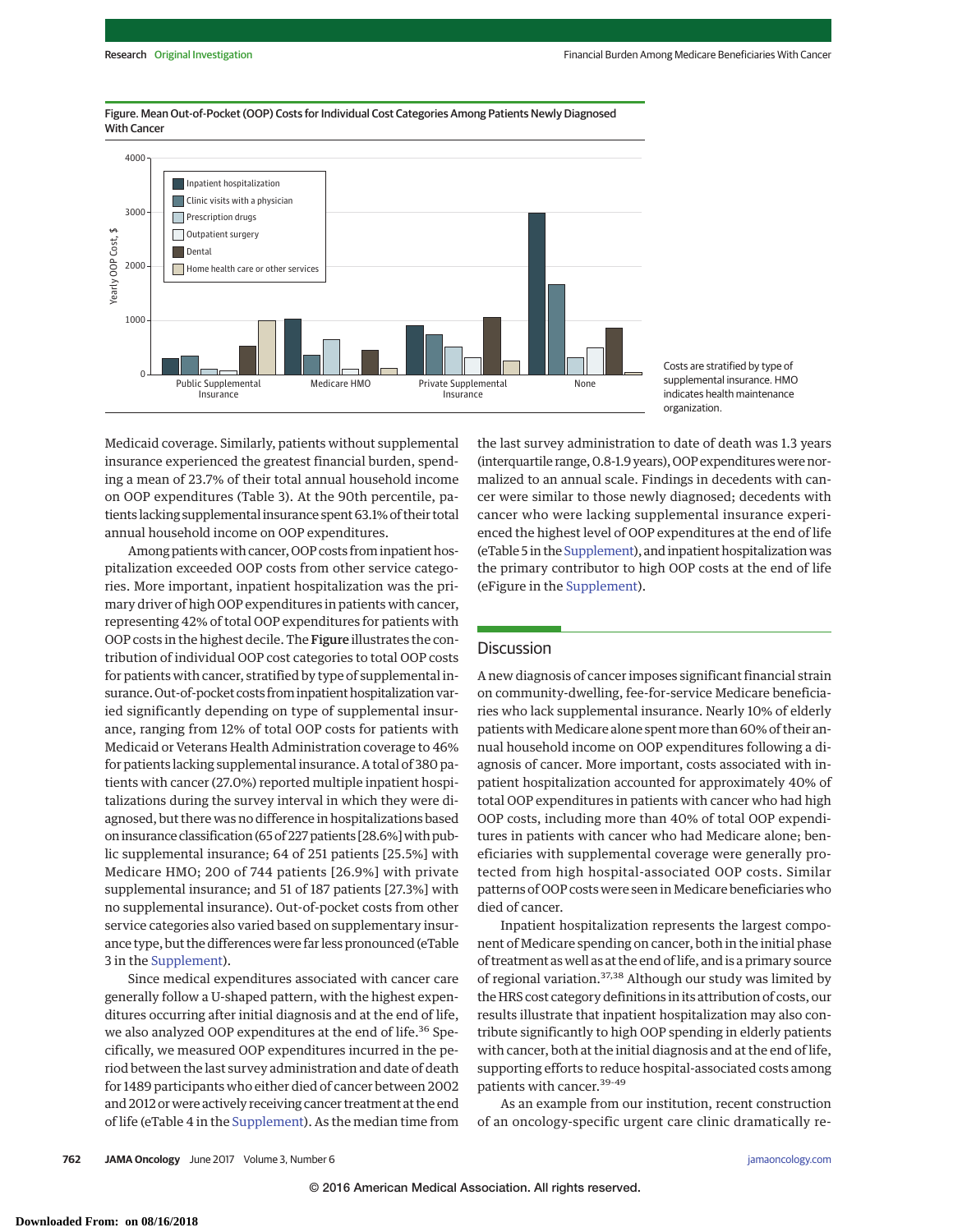duced rates of hospitalization in patients undergoing cancer therapy. Among those treated with radiotherapy, for instance, the mean number of patients who were hospitalized during their course of radiotherapy or within 60 days thereafter decreased from 35 per month to 18 per month following the opening of the oncology-specific urgent care clinic. More important, 35 of 352 hospitalizations (9.9%) during this time resulted in patient liabilities in excess of \$2000; among Medicare beneficiaries without supplemental insurance, 4 of 39 hospitalization-associated patient liabilities (10.3%) exceeded \$10 000.

Beyond highlighting the need for innovative initiatives for delivery of care, the high level of hospital-associated OOP costs may also demonstrate potential adverse consequences of Medicare's current design of benefits. For 2016, Medicare's deductible for Part B services is \$166, while its Part A hospital-stay deductible is \$1288 per 90-day benefit period.<sup>50</sup> Assigning beneficiaries such a high responsibility of cost sharing for inpatient care may not be an effective use of cost sharing, as hospitalizations are usually not at the discretion of beneficiaries. In the HRS cohort, for example, the frequency of hospitalization did not vary with insurance status. Instead, a unified deductible for all medical services may be a more prudent arrangement and is a feature of several proposals for Medicare reform.<sup>51-54</sup> More important, these proposals also stipulate an annual maximum on OOP expenditures, another key reform to protect seniors against catastrophic costs.<sup>51-54</sup> As an example, 73 of 187 patients (39.0%) with cancer in the HRS cohort with Medicare alone experienced OOP costs in excess of the \$5500 OOP limit specified in a Congressional Budget Office plan.<sup>51</sup>

#### Limitations

Although our study has many strengths, important limitations must be acknowledged. Foremost, OOP expenditure data were based on patient self-report, which is subject to recall bias. Survey data are also subject tomisclassification and incomplete reporting, although the latter is minimized by the HRS bracketing approach. More important, granular detail on specific services that contributed to OOP costs was limited by the HRSdefined cost categories, and variability in the manner in which costs were assigned by participants may have existed. For example, OOP costs from outpatient radiotherapy services were presumably assigned by participants to the category of clinic visits with a physician, but this categorization cannot be verified.

In addition, variability in site of chemotherapy administration likely resulted in its assignment to multiple categories, with inpatient administration of intravenous chemotherapy, for example, likely included in the category of inpatient hospitalization. This possibility may explain the high OOP costs for inpatient admission found in this study. Furthermore, limited information on tumor type and stage prevented further stratification by these key variables. As such, future research to define specific tumor-associated and/or treatment-associated services that contribute to OOP costs should be conducted, perhaps through collaborations with payers that track OOP costs. Moreover, we did not have information on length of stay, including observation status, which can expose beneficiaries to high OOP costs and was becoming increasingly prevalent during the study period.<sup>55,56</sup> In addition, while our findings in patients who lacked supplementary insurance more broadly reflect the financial effect of cost sharing, Medigap and employer-sponsored insurance plans vary in their generosity of benefits, which we were not able to incorporate into our analysis. Furthermore, our data cannot be extrapolated to the nonelderly and nursing home residents, who were excluded from the study, although our findings may still have implications for younger Americans considering less generous health exchange plans that require significant cost sharing. In addition, our comparisons of the OOP costs between cancer and other chronic conditions assume similar U-shaped cost curves, the applicability of which is unclear for patients with newly diagnosed chronic conditions. Furthermore, the distribution of types of supplemental insurancemay not reflect current conditions, particularly with respect to employer-sponsored insurance, as retiree benefits are less generous now than at the beginning of the study period. Finally, our measure for OOP expenditures did not include premiums, an important component of total OOP spending.

### **Conclusions**

Medicare beneficiaries without supplemental insurance incur significant financial burden following a diagnosis of cancer. More important, inpatient hospitalization may represent a key contributor to high OOP costs. Proposals for Medicare reform that restructure the design of benefits for hospital services and incorporate an OOP maximum may help alleviate the risk of financial burden for future beneficiaries, as can interventions that reduce hospitalizations in this population.

#### ARTICLE INFORMATION

**Accepted for Publication:** August 25, 2016.

**Published Online:** November 23, 2016. doi[:10.1001/jamaoncol.2016.4865](http://jama.jamanetwork.com/article.aspx?doi=10.1001/jamaoncol.2016.4865&utm_campaign=articlePDF%26utm_medium=articlePDFlink%26utm_source=articlePDF%26utm_content=jamaoncol.2016.4865)

**Author Contributions:** Dr Narang had full access to all the data in the study and takes responsibility for the integrity of the data and accuracy of the data analysis.

Study concept and design: Both authors. Acquisition, analysis, or interpretation of data: Both authors.

Drafting of the manuscript: Narang. Critical revision of the manuscript for important

intellectual content: Both authors. Statistical analysis: Both authors. Administrative, technical, or material support: Nicholas. Study supervision: Nicholas.

**Conflict of Interest Disclosures:** None reported.

**Funding/Support:** Dr Nicholas is supported by career development award K01AG041763 from the National Institute on Aging.

**Role of the Funder/Sponsor:** The funding source did not have a role in the design and conduct of the study; collection, management, analysis, and interpretation of the data; preparation, review, or

approval of the manuscript; or decision to submit the manuscript for publication.

**Previous Presentations:** Portions of this work were presented in abstract form at the 2015 American Society for Clinical Oncology Annual Meeting; June 1, 2015; Chicago, Illinois; and the 2015 American Society for Therapeutic Radiation Oncology Annual Meeting; October 20, 2015; San Antonio, Texas.

#### **REFERENCES**

**1**. Soni A. The five most costly conditions, 1996 and 2006: estimates for the US civilian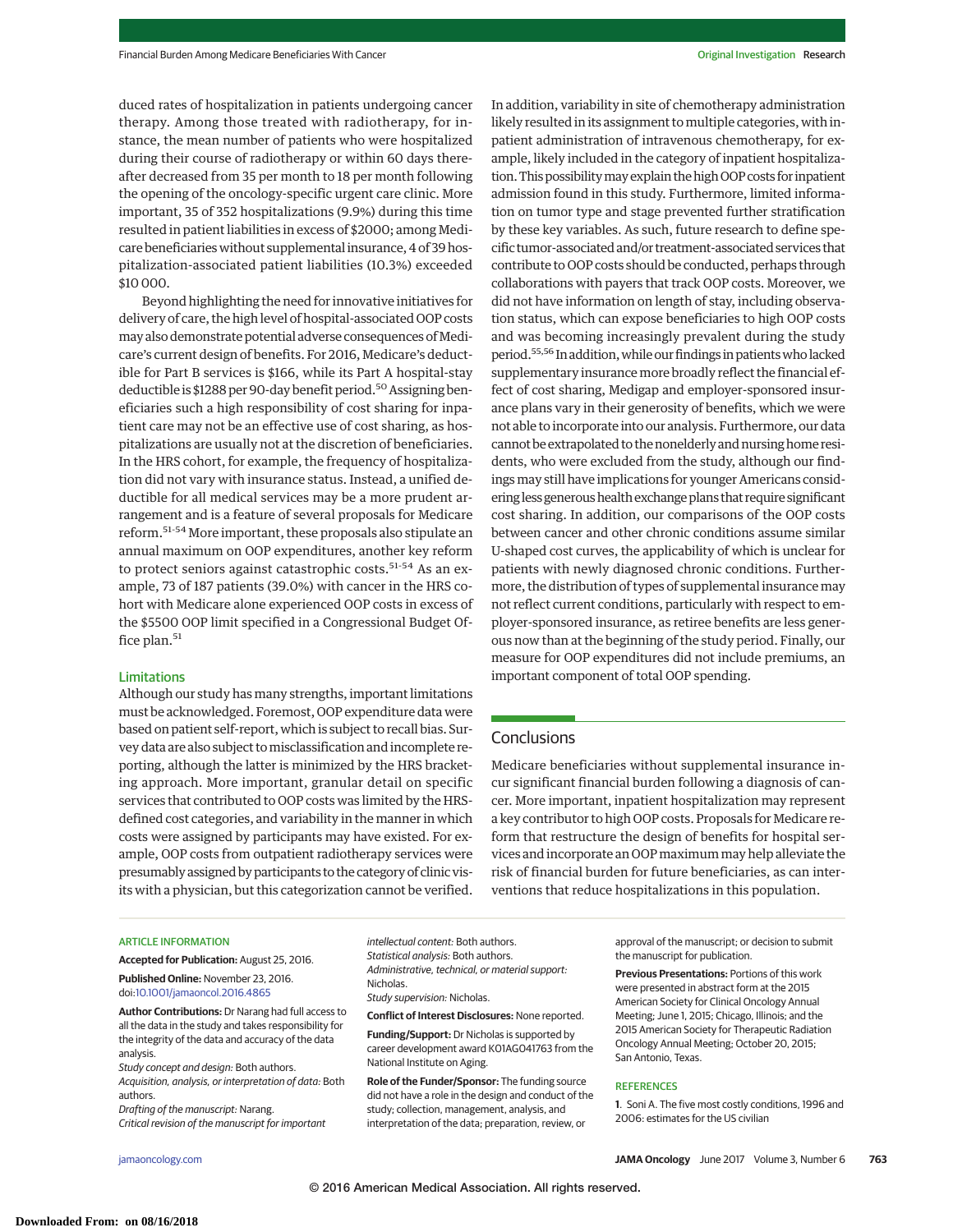noninstitutionalized population. [https://meps.ahrq](https://meps.ahrq.gov/mepsweb/data_files/publications/st248/stat248.pdf) [.gov/mepsweb/data\\_files/publications/st248](https://meps.ahrq.gov/mepsweb/data_files/publications/st248/stat248.pdf) [/stat248.pdf.](https://meps.ahrq.gov/mepsweb/data_files/publications/st248/stat248.pdf) Updated July 2009. Accessed July 1, 2015.

**2**. Mariotto AB, Yabroff KR, Shao Y, Feuer EJ, Brown ML. Projections of the cost of cancer care in the United States: 2010-2020. [J Natl Cancer Inst](https://www.ncbi.nlm.nih.gov/pubmed/21228314). [2011;103\(2\):117-128.](https://www.ncbi.nlm.nih.gov/pubmed/21228314)

**3**. American Cancer Society. Cancer facts and statistics. [http://www.cancer.org/research](http://www.cancer.org/research/cancerfactsstatistics) [/cancerfactsstatistics.](http://www.cancer.org/research/cancerfactsstatistics) Accessed October 23, 2016.

**4**. The Henry J Kaiser Family Foundation. Medicare chartbook, 2010. [http://kff.org/medicare/report](http://kff.org/medicare/report/medicare-chartbook-2010/) [/medicare-chartbook-2010/.](http://kff.org/medicare/report/medicare-chartbook-2010/) Updated October 30, 2010. Accessed July 1, 2015.

**5**. Ramsey S, Blough D, Kirchhoff A, et al. Washington state cancer patients found to be at greater risk for bankruptcy than people without a cancer diagnosis. [Health Aff \(Millwood\)](https://www.ncbi.nlm.nih.gov/pubmed/23676531). 2013;32(6): [1143-1152.](https://www.ncbi.nlm.nih.gov/pubmed/23676531)

**6**. Zafar SY, Peppercorn JM, Schrag D, et al. The financial toxicity of cancer treatment: a pilot study assessing out-of-pocket expenses and the insured cancer patient's experience. Oncologist[. 2013;18\(4\):](https://www.ncbi.nlm.nih.gov/pubmed/23442307) [381-390.](https://www.ncbi.nlm.nih.gov/pubmed/23442307)

**7**. The Henry J Kaiser Family Foundation. Toplines: national survey of households affected by cancer. [http://kff.org/health-costs/poll-finding/toplines](http://kff.org/health-costs/poll-finding/toplines-national-survey-of-households-affected-by/) [-national-survey-of-households-affected-by/.](http://kff.org/health-costs/poll-finding/toplines-national-survey-of-households-affected-by/) Published November 1, 2006. Accessed July 1, 2015.

**8**. Dusetzina SB, Winn AN, Abel GA, Huskamp HA, Keating NL. Cost sharing and adherence to tyrosine kinase inhibitors for patients with chronic myeloid leukemia. J Clin Oncol[. 2014;32\(4\):306-311.](https://www.ncbi.nlm.nih.gov/pubmed/24366936)

**9**. Neugut AI, Subar M, Wilde ET, et al. Association between prescription co-payment amount and compliance with adjuvant hormonal therapy in women with early-stage breast cancer. [J Clin Oncol](https://www.ncbi.nlm.nih.gov/pubmed/21606426). [2011;29\(18\):2534-2542.](https://www.ncbi.nlm.nih.gov/pubmed/21606426)

**10**. Kent EE, Forsythe LP, Yabroff KR, et al. Are survivors who report cancer-related financial problems more likely to forgo or delay medical care? Cancer[. 2013;119\(20\):3710-3717.](https://www.ncbi.nlm.nih.gov/pubmed/23907958)

**11**. Goldman DP, Joyce GF, Zheng Y. Prescription drug cost sharing: associations with medication and medical utilization and spending and health. [JAMA](https://www.ncbi.nlm.nih.gov/pubmed/17609491). [2007;298\(1\):61-69.](https://www.ncbi.nlm.nih.gov/pubmed/17609491)

**12**. Kaisaeng N, Harpe SE, Carroll NV. Out-of-pocket costs and oral cancer medication discontinuation in the elderly. [J Manag Care Spec Pharm](https://www.ncbi.nlm.nih.gov/pubmed/24967520). 2014;20(7): [669-675.](https://www.ncbi.nlm.nih.gov/pubmed/24967520)

**13**. Thorpe KE, Howard D. Health insurance and spending among cancer patients. [Health Aff](https://www.ncbi.nlm.nih.gov/pubmed/14527252) (Millwood)[. 2003;W3\(suppl\):W3-189-W3-198.](https://www.ncbi.nlm.nih.gov/pubmed/14527252)

**14**. Ubel PA, Abernethy AP, Zafar SY. Full disclosure—out-of-pocket costs as side effects. N Engl J Med[. 2013;369\(16\):1484-1486.](https://www.ncbi.nlm.nih.gov/pubmed/24131175)

**15**. de Souza JA, Yap BJ, Hlubocky FJ, et al. The development of a financial toxicity patient-reported outcome in cancer: the COST measure. [Cancer](https://www.ncbi.nlm.nih.gov/pubmed/24954526). [2014;120\(20\):3245-3253.](https://www.ncbi.nlm.nih.gov/pubmed/24954526)

**16**. Zafar SY, Abernethy AP. Financial toxicity, part I: a new name for a growing problem. [Oncology](https://www.ncbi.nlm.nih.gov/pubmed/23530397) (Williston Park)[. 2013;27\(2\):80-81, 149.](https://www.ncbi.nlm.nih.gov/pubmed/23530397)

**17**. Meropol NJ, Schrag D, Smith TJ, et al; American Society of Clinical Oncology. American Society of

Clinical Oncology guidance statement: the cost of cancer care.J Clin Oncol[. 2009;27\(23\):3868-3874.](https://www.ncbi.nlm.nih.gov/pubmed/19581533)

**18**. Khera N. Reporting and grading financial toxicity.J Clin Oncol[. 2014;32\(29\):3337-3338.](https://www.ncbi.nlm.nih.gov/pubmed/25199760)

**19**. Schnipper LE, Davidson NE, Wollins DS, et al; American Society of Clinical Oncology. American Society of Clinical Oncology statement: a conceptual framework to assess the value of cancer treatment options. J Clin Oncol[. 2015;33\(23\):](https://www.ncbi.nlm.nih.gov/pubmed/26101248) [2563-2577.](https://www.ncbi.nlm.nih.gov/pubmed/26101248)

**20**. Langa KM, Fendrick AM, Chernew ME, Kabeto MU, Paisley KL, Hayman JA. Out-of-pocket health-care expenditures among older Americans with cancer. Value Health[. 2004;7\(2\):186-194.](https://www.ncbi.nlm.nih.gov/pubmed/15164808)

**21**. Davidoff AJ, Erten M, Shaffer T, et al. Out-of-pocket health care expenditure burden for Medicare beneficiaries with cancer. [Cancer](https://www.ncbi.nlm.nih.gov/pubmed/23225522). 2013; [119\(6\):1257-1265.](https://www.ncbi.nlm.nih.gov/pubmed/23225522)

**22**. The Henry J Kaiser Family Foundation. Medicare Advantage. [http://kff.org/medicare/fact](http://kff.org/medicare/fact-sheet/medicare-advantage) [-sheet/medicare-advantage.](http://kff.org/medicare/fact-sheet/medicare-advantage) Updated May 11, 2016. Accessed July 1, 2016.

**23**. Kelley AS, McGarry K, Fahle S, Marshall SM, Du Q, Skinner JS. Out-of-pocket spending in the last five years of life. [J Gen Intern Med](https://www.ncbi.nlm.nih.gov/pubmed/22948931). 2013;28(2): [304-309.](https://www.ncbi.nlm.nih.gov/pubmed/22948931)

**24**. Juster FT, Suzman R. An overview of the Health and Retirement Study. J Hum Resour. 1995;30 (suppl):S7-S56. doi[:10.2307/146277](http://dx.doi.org/10.2307/146277)

**25**. Kelley AS, Langa KM, Smith AK, et al. Leveraging the Health and Retirement Study to advance palliative care research. [J Palliat Med](https://www.ncbi.nlm.nih.gov/pubmed/24694096). [2014;17\(5\):506-511.](https://www.ncbi.nlm.nih.gov/pubmed/24694096)

**26**. Health and Retirement Study. Sample sizes and response rates. [http://hrsonline.isr.umich.edu](http://hrsonline.isr.umich.edu/sitedocs/sampleresponse.pdf) [/sitedocs/sampleresponse.pdf.](http://hrsonline.isr.umich.edu/sitedocs/sampleresponse.pdf) Updated Spring 2011. Accessed July 1, 2015.

**27**. Kaye HS, Harrington C, LaPlante MP. Long-term care: who gets it, who provides it, who pays, and how much? [Health Aff \(Millwood\)](https://www.ncbi.nlm.nih.gov/pubmed/20048355). 2010;29(1):11-21.

**28**. Centers for Disease Control and Prevention. Leading causes of death. [http://www.cdc.gov/nchs](http://www.cdc.gov/nchs/fastats/leading-causes-of-death.htm) [/fastats/leading-causes-of-death.htm.](http://www.cdc.gov/nchs/fastats/leading-causes-of-death.htm) Updated October 7, 2016. Accessed October 20, 2016.

**29**. Bureau of Labor Statistics, US Department of Labor. Consumer price index. [http://www.bls.gov](http://www.bls.gov/cpi/) [/cpi/.](http://www.bls.gov/cpi/) Accessed July 1, 2015.

**30**. Chien S, Campbell N, Hayden O, et al. RAND HRS Data Documentation, Version N. Santa Monica, CA: RAND Center for the Study of Aging; 2014.

**31**. Goldman DP, Zissimopoulos J, Lu Y. Medical expenditure measures in the Health and Retirement Study. [Forum Health Econ Policy](https://www.ncbi.nlm.nih.gov/pubmed/24049512). 2011; [14\(3\):4.](https://www.ncbi.nlm.nih.gov/pubmed/24049512)

**32**. Banthin JS, Bernard DM. Changes in financial burdens for health care: national estimates for the population younger than 65 years, 1996 to 2003. JAMA[. 2006;296\(22\):2712-2719.](https://www.ncbi.nlm.nih.gov/pubmed/17164457)

**33**. Bernard DS, Farr SL, Fang Z. National estimates of out-of-pocket health care expenditure burdens among nonelderly adults with cancer: 2001 to 2008.J Clin Oncol[. 2011;29\(20\):2821-2826.](https://www.ncbi.nlm.nih.gov/pubmed/21632508)

**34**. Goldman DP, Zissimopoulos JM. High out-of-pocket health care spending by the elderly. Health Aff (Millwood)[. 2003;22\(3\):194-202.](https://www.ncbi.nlm.nih.gov/pubmed/12757285)

**35**. Health and Retirement Study: a longitudinal study of health, retirement, and aging sponsored by the National Institute on Aging. [http://hrsonline.isr](http://hrsonline.isr.umich.edu/) [.umich.edu/.](http://hrsonline.isr.umich.edu/) Accessed July 1, 2015.

**36**. Yabroff KR, Lund J, Kepka D, Mariotto A. Economic burden of cancer in the United States: estimates, projections, and future research. [Cancer](https://www.ncbi.nlm.nih.gov/pubmed/21980008) [Epidemiol Biomarkers Prev](https://www.ncbi.nlm.nih.gov/pubmed/21980008). 2011;20(10):2006-2014.

**37**. Yabroff KR, Lamont EB, Mariotto A, et al. Cost of care for elderly cancer patients in the United States.J Natl Cancer Inst[. 2008;100\(9\):630-641.](https://www.ncbi.nlm.nih.gov/pubmed/18445825)

**38.** Brooks GA, Li L, Uno H, Hassett MJ, Landon BE Schrag D. Acute hospital care is the chief driver of regional spending variation in Medicare patients with advanced cancer. [Health Aff \(Millwood\)](https://www.ncbi.nlm.nih.gov/pubmed/25288424). 2014; [33\(10\):1793-1800.](https://www.ncbi.nlm.nih.gov/pubmed/25288424)

**39**. Brooks GA, Jacobson JO, Schrag D. Clinician perspectives on potentially avoidable hospitalizations in patients with cancer. [JAMA Oncol](https://www.ncbi.nlm.nih.gov/pubmed/26146663). [2015;1\(1\):109-110.](https://www.ncbi.nlm.nih.gov/pubmed/26146663)

**40**. Brooks GA, Abrams TA, Meyerhardt JA, et al. Identification of potentially avoidable hospitalizations in patients with GI cancer. [J Clin](https://www.ncbi.nlm.nih.gov/pubmed/24419123) Oncol[. 2014;32\(6\):496-503.](https://www.ncbi.nlm.nih.gov/pubmed/24419123)

**41**. Dinan MA, Hirsch BR, Lyman GH. Management of chemotherapy-induced neutropenia: measuring quality, cost, and value. [J Natl Compr Canc Netw](https://www.ncbi.nlm.nih.gov/pubmed/25583775). [2015;13\(1\):e1-e7.](https://www.ncbi.nlm.nih.gov/pubmed/25583775)

**42**. Nathan H, Atoria CL, Bach PB, Elkin EB. Hospital volume, complications, and cost of cancer surgery in the elderly. J Clin Oncol[. 2015;33\(1\):107-114.](https://www.ncbi.nlm.nih.gov/pubmed/25422483)

**43**. Hughes BG, Jain VK, Brown T, et al. Decreased hospital stay and significant cost savings after routine use of prophylactic gastrostomy for high-risk patients with head and neck cancer receiving chemoradiotherapy at a tertiary cancer institution. Head Neck[. 2013;35\(3\):436-442.](https://www.ncbi.nlm.nih.gov/pubmed/22605643)

**44**. Kuntz G, Tozer JM, Snegosky J, Fox J, Neumann K. Michigan oncology medical home demonstration project: first-year results. [J Oncol](https://www.ncbi.nlm.nih.gov/pubmed/24986111) Pract[. 2014;10\(5\):294-297.](https://www.ncbi.nlm.nih.gov/pubmed/24986111)

**45**. Sprandio JD. Oncology patient-centered medical home.J Oncol Pract[. 2012;8\(3\)\(suppl\):](https://www.ncbi.nlm.nih.gov/pubmed/22942826) [47s-49s.](https://www.ncbi.nlm.nih.gov/pubmed/22942826)

**46**. Sanghavi D, Samuels K, George M, et al. Case study: transforming cancer care at a community oncology practice. [Healthc \(Amst\)](https://www.ncbi.nlm.nih.gov/pubmed/26384229). 2015;3(3): [160-168.](https://www.ncbi.nlm.nih.gov/pubmed/26384229)

**47**. Newcomer LN, Gould B, Page RD, Donelan SA, Perkins M. Changing physician incentives for affordable, quality cancer care: results of an episode payment model. [J Oncol Pract](https://www.ncbi.nlm.nih.gov/pubmed/25006221). 2014;10(5): [322-326.](https://www.ncbi.nlm.nih.gov/pubmed/25006221)

**48**. Colla CH, Lewis VA, Gottlieb DJ, Fisher ES. Cancer spending and accountable care organizations: evidence from the Physician Group Practice demonstration. [Healthc \(Amst\)](https://www.ncbi.nlm.nih.gov/pubmed/25072017). [2013;1\(3-4\):100-107.](https://www.ncbi.nlm.nih.gov/pubmed/25072017)

**49**. Center for Medicare & Medicaid Services. Oncology Care Model. [https://innovation.cms.gov](https://innovation.cms.gov/initiatives/Oncology-Care/) [/initiatives/Oncology-Care/.](https://innovation.cms.gov/initiatives/Oncology-Care/) Updated October 11, 2016. Accessed October 20, 2016.

**50**. Medicare.gov. Your Medicare costs. [https://www.medicare.gov/your-medicare-costs/.](https://www.medicare.gov/your-medicare-costs/) Accessed December 1, 2015.

**51**. Congressional Budget Office, Congress of the United States. Reducing the deficit: spending and revenue options. [https://www.cbo.gov/sites/default](https://www.cbo.gov/sites/default/files/cbofiles/ftpdocs/120xx/doc12085/03-10-reducingthedeficit.pdf) [/files/cbofiles/ftpdocs/120xx/doc12085/03-10](https://www.cbo.gov/sites/default/files/cbofiles/ftpdocs/120xx/doc12085/03-10-reducingthedeficit.pdf)